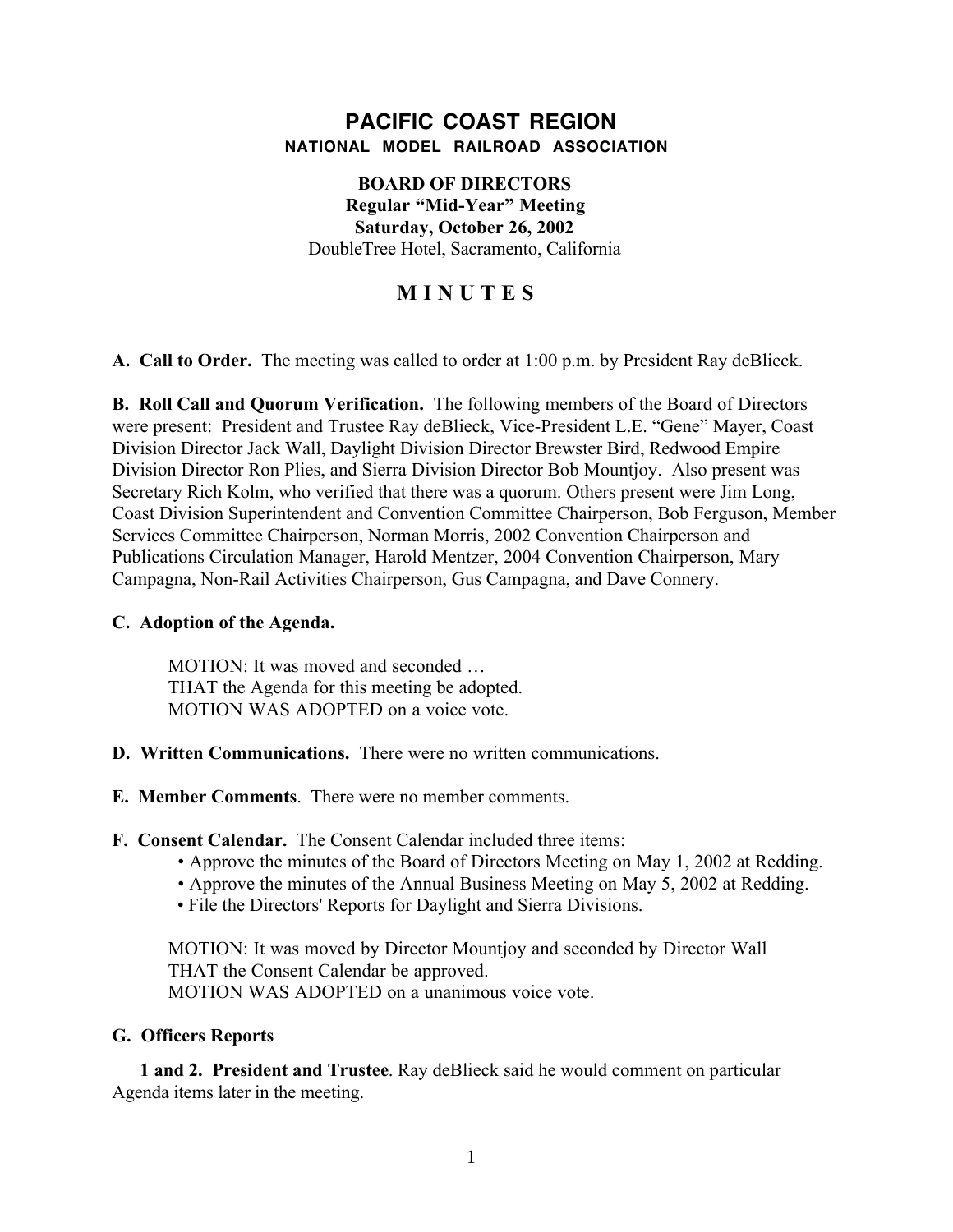#### **G. Officers Reports, continued**

**3. Vice-President.** L.E. "Gene" Mayer said he would comment later under his committee reports**.**

**4. Treasurer**. Larry Altbaum was not able to attend this meeting, but he submitted a written report with financial statements. He also included a journal detail report in response to a request by the Board at the previous meeting. His report points out the continuing trend of lower revenue from dues and interest along with higher expenses. He says the continuing issue of reduced membership, and hence revenue, still warrants attention. He urges the Board to consider promotional activities using the funds budgeted for that purpose. He concludes that in all the Region is fiscally sound, and no immediate financial actions are recommended.

**5. Secretary.** Rich Kolm reported that the electronic distribution of agendas, reports, and minutes (Acrobat PDF files attached to e-mail) seems to be working well. He appreciates getting a brief e-mail reply when a document is received.

President deBlieck asked the Secretary to have the reports to the Board for this meeting posted on the PCR website.

**H. Directors Reports.** Written reports submitted by Director Mountjoy, Sierra Division, and Director Bird, Daylight Division, were filed under Consent Calendar. Director Bird said the Daylight Division is planning a busy year of activities. Director Plies said the same for Redwood Empire **Division** 

#### **I. Standing Committee Reports**

**1. Budget and Finance Committee.** There was no written report. Vice-President Mayer said Board members should be looking at expense items for next year's budget, to see what changes need to be made. There was discussion of the Treasurer's financial statements. President deBlieck said PCR is in good financial shape. Directors were told to be sure the Treasurer is aware of expenditures that are coming, such as building the Timesavers.

Divisions using the Region's EIN must report earnings, like interest, to Treasurer Altbaum prior to the end of PCR's fiscal year on March 31. Directors were requested to have the Division Paymasters reconcile their monthly earnings to the Region's fiscal year.

**2. Member Services Committee.** Chairperson Bob Ferguson described the continuing decline in PCR membership from 1,359 members in mid-1994 to only 951 members today.

The promotional mailing to non-PCR NMRA members in PCR territory authorized by the Board in May 2001 will not be done because of the pending NMRA adoption of single membership. It will automatically make all NMRA members in the PCR territory members of PCR.

**3. Membership Promotion Committee.** No chairperson and there was no report.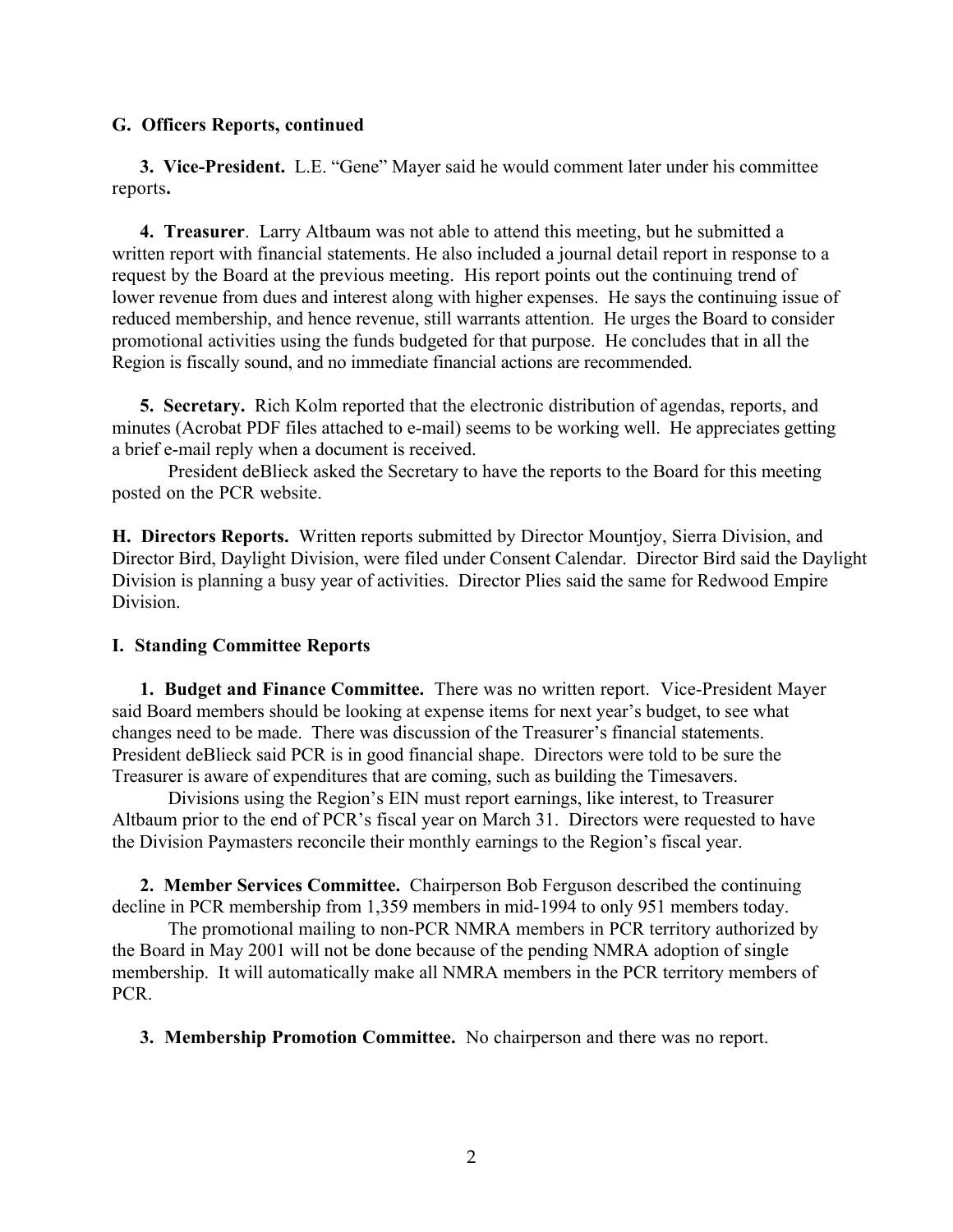#### **I. Standing Committee Reports, continued**

**4. Contest Committee.** Chairperson Ken Lunders was not able to attend this meeting, but he submitted a written report. The Contest Directory has been updated with the modifications approved by the Board in May 2002 and is posted on the PCR website.

President deBlieck said he is looking for a new Contest Committee Chairperson since Ken Lunders plans to resign from the position after the 2003 PCR Convention.

**5. By-Laws and Manual of Operations Committee.** Chairperson Gene Mayer summarized his written report recommending amendments to the By-Laws and Manual of Operations:

Amendment of the Manual of Operations in Section 6 was recommended to clean up the organization of subsections as related to special committees and to establish three standing committees: Honors, Education, and Special Interests Coordination. The title of the third committee was SIG Coordination in the report to the Board, but was changed to Special Interests Coordination to recognize that there are various organizations and groups set up to serve special interests related to model railroading and not all are called SIGs.

Reorganization of PCR committees into departments was recommended to make PCR more effective and to allow more flexibility in filling positions. This requires amendment of the By-Laws in Articles 5 and 7 by the membership at the Annual Business Meeting in 2003. Then the Manual of Operations can be amended by the Board to implement the reorganization. In the Board discussion it was determined that Non-Rail Activities should be a stand-alone department with a broader function instead of simply being part of the new Convention Department.

MOTION: It was moved by Director Wall and seconded . . .

THAT the recommendations contained in the report of the By-Laws and Manual of Operations Committee, with modifications discussed by the Board, be adopted to:

• Amend the Manual in Section 6 to revise subsection designations and to establish three standing committees: Honors, Education, and Special Interests Coordination; and to

• Concur with the reorganization of PCR committees into departments, except make Non-Rail Activities a separate department, and submit the proposed amendment of the By-Laws in Articles 5 and 7 to the membership for approval at the Annual Business Meeting in 2003.

MOTION WAS ADOPTED on a unanimous voice vote.

**6. Nominating Committee.** Director Wall, representing the Nominating Committee, announced the candidates recommended for the election of President and Vice-President.

MOTION: It was moved by Director Bird and seconded by Director Mountjoy . . .

THAT the candidates recommended for the election of PCR President and Vice-President be certified to the Ballot Committee:

• For President – L.E."Gene" Mayer

• For Vice-President – Dave Connery

MOTION WAS ADOPTED on a unanimous voice vote.

**7. Ballot Committee.** No chairperson and there was no report.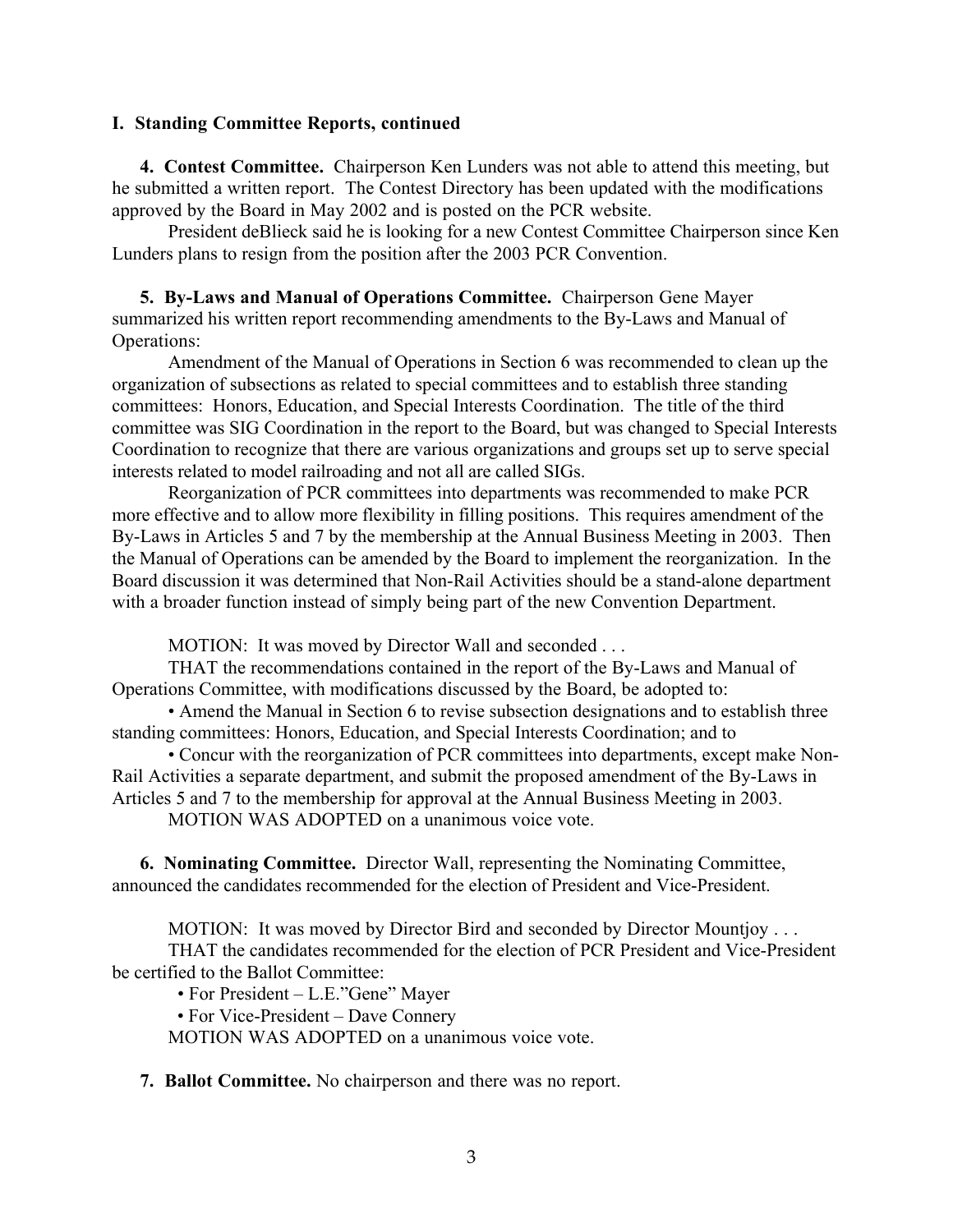#### **I. Standing Committee Reports, continued**

**8. Public Relations Committee.** No chairperson and there was no report.

**9. Publication Committee.** No chairperson and there was no Committee report. Circulation Manager Norman Morris addressed the Board about the mailing permit and cost of mailing for the *Branch Line*. He handed out copies of Federal forms *Statement of Ownership, and Circulation* and *Postage Statement–Periodicals* which he recently filed with the U.S. Postal Service. He offered to use his own business's mailing permit for only two cents more per copy and avoid this annual filing of paperwork. It was pointed out that if PCR gives up the mailing permit it cannot be re-established under current postal regulations and the cost of mailing could be significantly higher in the future. It was determined that PCR will continue to use its existing permit.

*SECRETARY'S NOTE: Later in the meeting President deBlieck announced that Gus Campagna had accepted appointment as Chairperson of the Publication Committee, to be Manager of the Publication Department in the proposed reorganization.*

**10. Convention Committee.** Chairperson Jim Long reported on the status of upcoming conventions.

2003: "Tri-Valley Zephyr" will be hosted by Coast Division, April 23-27, 2003 at the Crowne Plaza Hotel in Pleasanton. Dennis Stokely is the Chairperson and Jack Wall is the Registrar. Planning is coming right along.

2004: "Napa Valley 04" will be hosted by Napa Valley Railroaders and the Redwood Empire Division. Convention chairperson Harold Mentzer said the convention location has been changed to Embassy Suites in Napa.

2005: Jim Long presented the proposal of the Walnut Creek Model Railroad Society to host the 2005 convention in Concord. Bill Swindell is the Chairperson and Bob Ferguson is the Registrar and Treasurer. A convention host committee is being formed.

MOTION: It was moved by Director Wall and seconded by Director Bird . . .

THAT the bid of the Walnut Creek Model Railroad Society to host the 2005 PCR Convention in Concord, Calif. be accepted, contingent upon successful negotiations with the Sheraton Concord Hotel.

MOTION WAS ADOPTED on a unanimous voice vote.

2006: L.E. "Gene" Mayer presented a proposal of Sierra Division to hold the 2006 convention in Sacramento, that being the 25th anniversary of the California State Railroad Museum. The co-hosts with Sierra Division may be the Sacramento Modular Railroaders and the Sacramento Model Railroad Club. Convention dates will be selected to coincide with the Museum celebration, if there is one and provided it takes place in April or May of 2006. The museum foundation and the State have not yet decided to do a 25th anniversary celebration. A joint convention with PNR or PSR may also be considered. A formal bid will be presented to the Board in April 2003, but conditional approval now would allow hotel convention space to be reserved.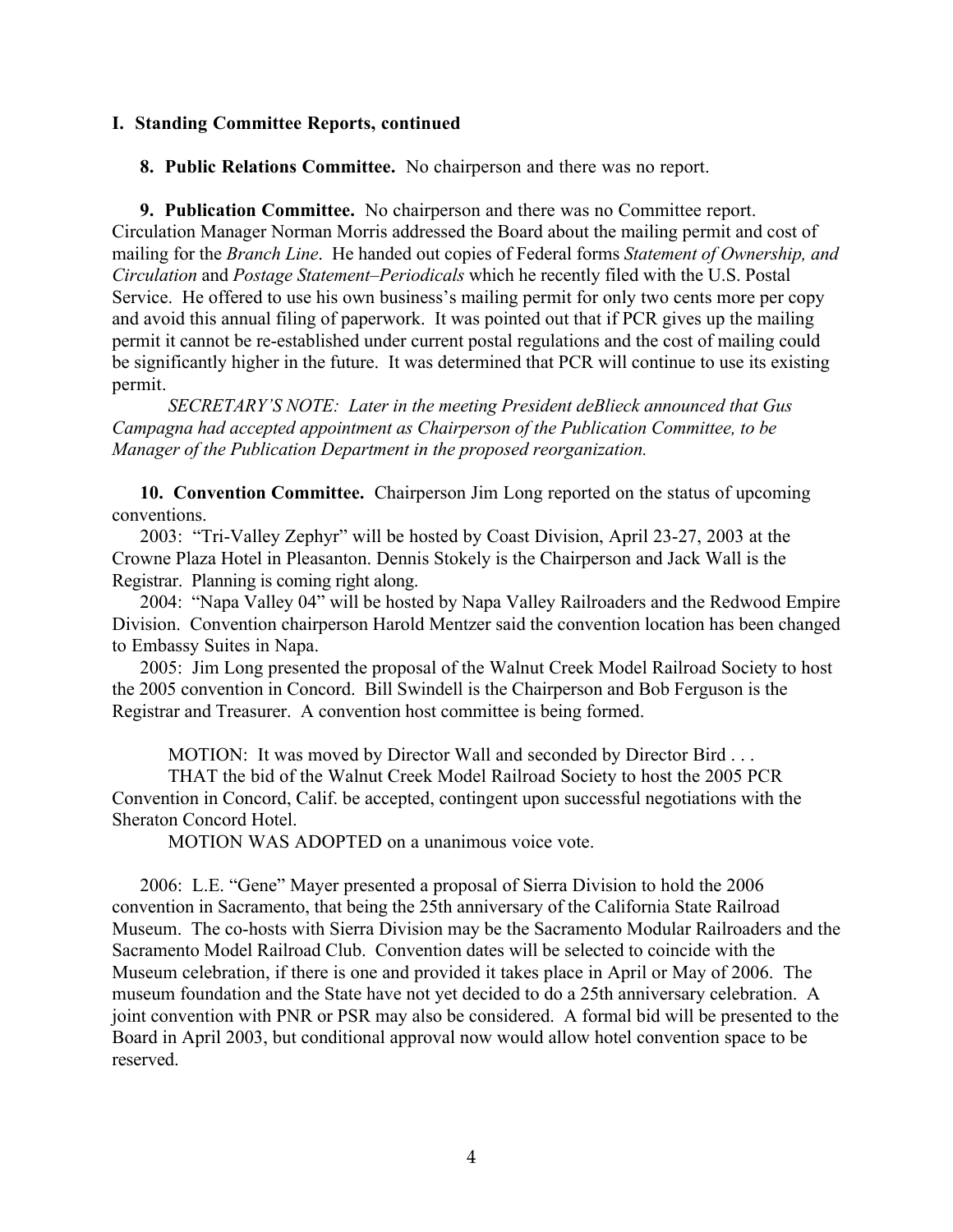#### **I. Standing Committee Reports, continued**

MOTION: It was moved by Director Wall and seconded by Director Bird . . .

THAT the proposal of the Sierra Division, the Sacramento Modular Railroaders, and the Sacramento Model Railroad Club to host the 2006 PCR Convention in Sacramento be accepted. The Host Committee shall select a date which will coincide with the expected 25th Anniversary of the California State Railroad Museum, provided the convention will take place within the months of April or May 2006. In the event a 25th Anniversary function does not materialize, the Host Committee shall select an appropriate date and submit it to the PCR Board of Directors. The Host Committee shall select and negotiate a site facility adequate for the convention activities.

MOTION WAS ADOPTED on a unanimous voice vote.

Jim Long said a new Convention Handbook is being put together based on an earlier draft prepared by Bob Clark, and will soon be finished.

Norman Morris, Chairperson of "Shasta Daylight 2002" at Redding, reported that the 2002 PCR Convention was very successful and a net surplus of \$8,680 was shared by PCR, Sierra Division (Host Committee), and Bay Area NTRAK. President deBlieck extended appreciation to Chairperson Morris for a job well done.

**11. Achievement Program Committee.** Chairperson Jack Burgess was not present and there was no report.

**12, Member Aid Committee.** Chairperson Rod Smith was not present, but submitted a brief written report.

#### **J. Special Committee Reports**

#### **1. Long Range Planning Committee**

L.E. "Gene" Mayer, Long Range Planning Committee Chairperson, submitted the Committee's Final Report with a Long Range Plan for PCR. He said the Plan is a concensus of committee members based on 2-1/2 years of work and is valid whether NMRA goes to single membership or not. The report is available by e-mail from him or Secretary Rich Kolm. The Plan includes recommendations for programs at the Divisions for improving member retention and attracting new members. President deBlieck asked the Committee to develop an implementation program.

MOTION: It was moved by Director Bird and seconded by Director Wall . . . THAT the Final Report of the Long Range Planning Committee be accepted. MOTION WAS ADOPTED on a unanimous voice vote.

In connection with this, the Board discussed printing additional copies of the first issue of the *Branch Line* in 2003 to be mailed to all non-PCR members of NMRA in PCR territory.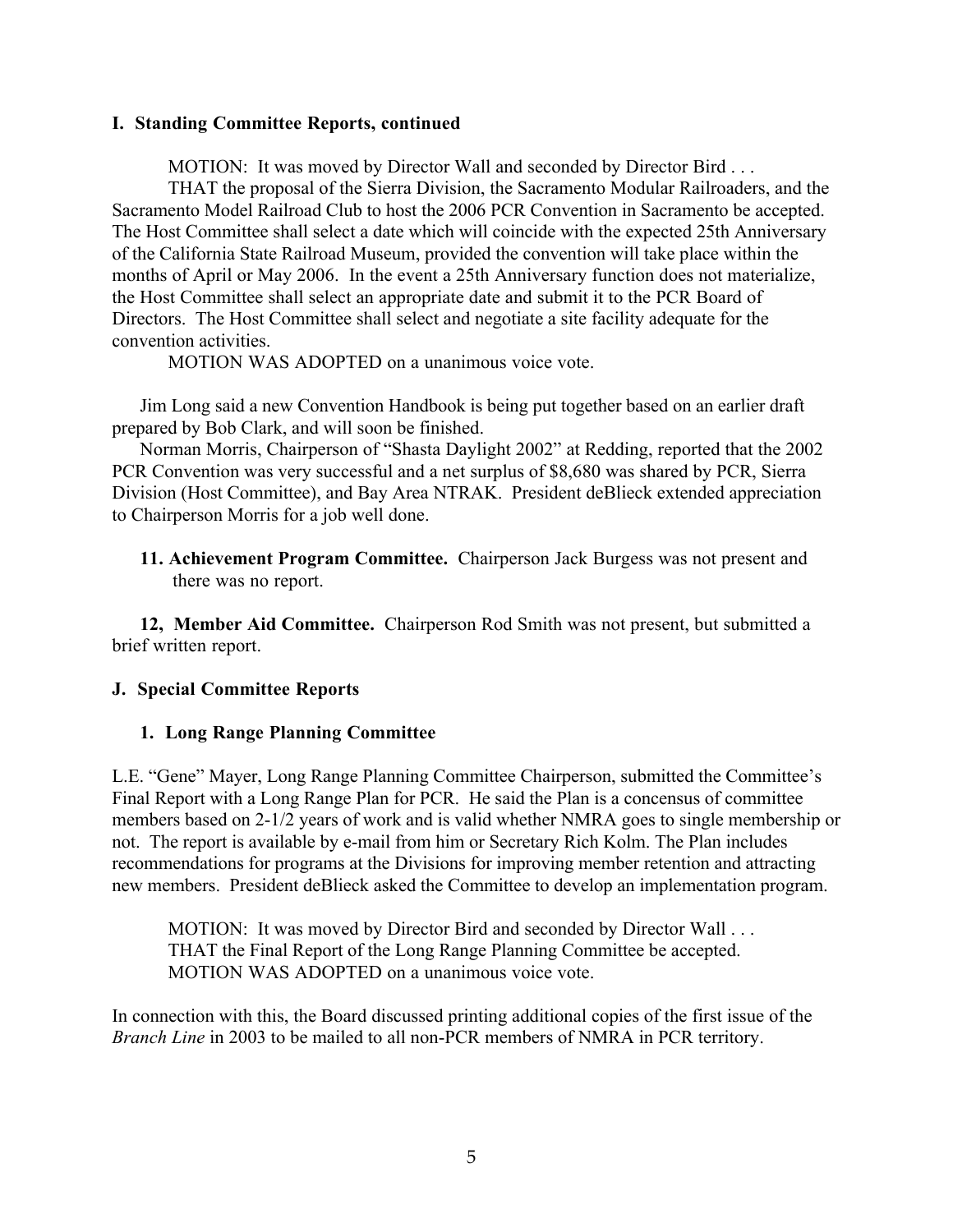## **J. Special Committee Reports**

MOTION: It was moved by Director Wall and seconded by Director Bird . . .

THAT the first issue of the *Branch Line* in 2003 be mailed to all non-PCR members of NMRA in PCR territory.

MOTION WAS ADOPTED on a unanimous voice vote.

Chairperson Mayer said the PCR needs a training program to train people in PCR offices. Director Bird will provide input for setting this up.

**2. Audit Committee.** Chairperson Rich Kolm had no report.

**3. Honors Committee.** Chairperson Ray deBlieck had no report.

**4. Education Committee.** Chairperson Chuck Mitchell was not present and there was no report.

## **K. Unfinished Business**

**1. Revenue from "21st Century Limited" Convention account; consideration of programs and projects of benefit to PCR members.** This is an ongoing matter and will be on the agenda of the next Board meeting.

**2. Hawaiian Division newsletter; PCR's offer of financial support**. There is no active membership in Hawaii to accept the offer from PCR. What to do about the Hawaiian Division is a problem that will need attention.

**3. Update on creating a new separate division in northern part of Sierra Division.** Dwayne Coate was not present, so there was no report on what happened at a recent meeting in Redding.

#### **L. New Business**

**1. Contest judging**. Director Wall, Coast Division, introduced the question whether the contest room at PCR conventions should be open or closed during judging. After considerable discussion, the Board adopted a policy:

MOTION: It was moved by Director Wall and seconded by Director Bird . . .

THAT it shall be the policy of the Board of Directors that contest judging shall be in open contest rooms beginning with the 2004 PCR Convention and optional with the 2003 PCR Convention.

MOTION WAS ADOPTED on a voice vote with four Board members in favor and two abstentions.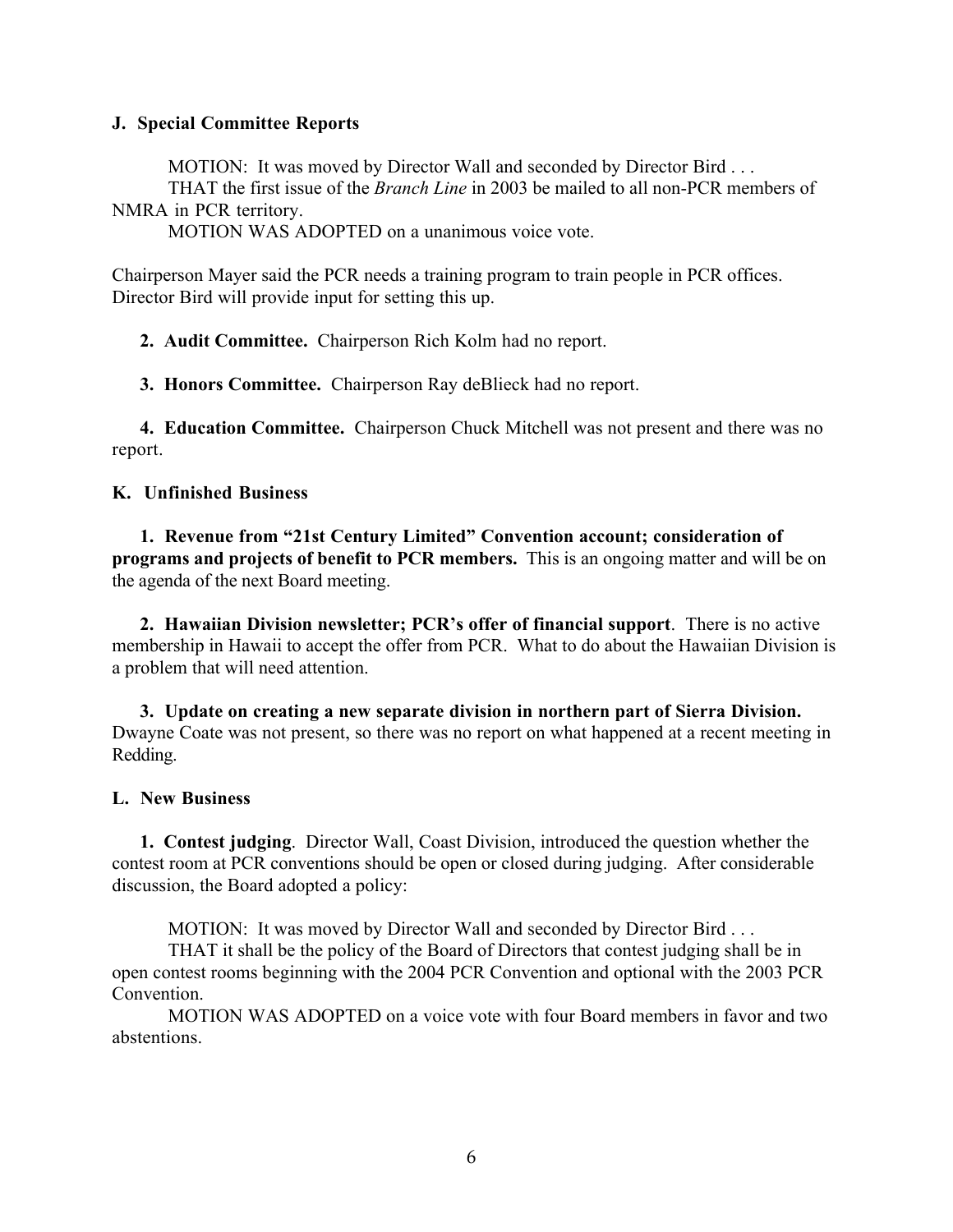## **M. Announcements**

**1. Next Board Meeting.** The next meeting is tentatively scheduled for Wednesday, April 23, 2003 at the PCR Convention in Pleasanton.

*SECRETARY'S NOTE: The Board meeting has been scheduled for 10:00 am on April 23.*

**2. Other announcements.** Directors described upcoming division meets.

**3. Trustee.** Ray deBlieck said the NMRA Long Range Plan will be on a ballot in 2003 for NMRA members to approve. There will be a new NMRA By-Laws proposal at the upcoming mid-year Board of Trustees meeting. The expectation is to have the new NMRA organization in place before the National Convention in Seattle in 2004.

## **L. Adjournment.**

The meeting was adjourned at 4:17 p.m. on a motion adopted on a unanimous voice vote.

Respectfully submitted, Rich Kolm PCR Secretary